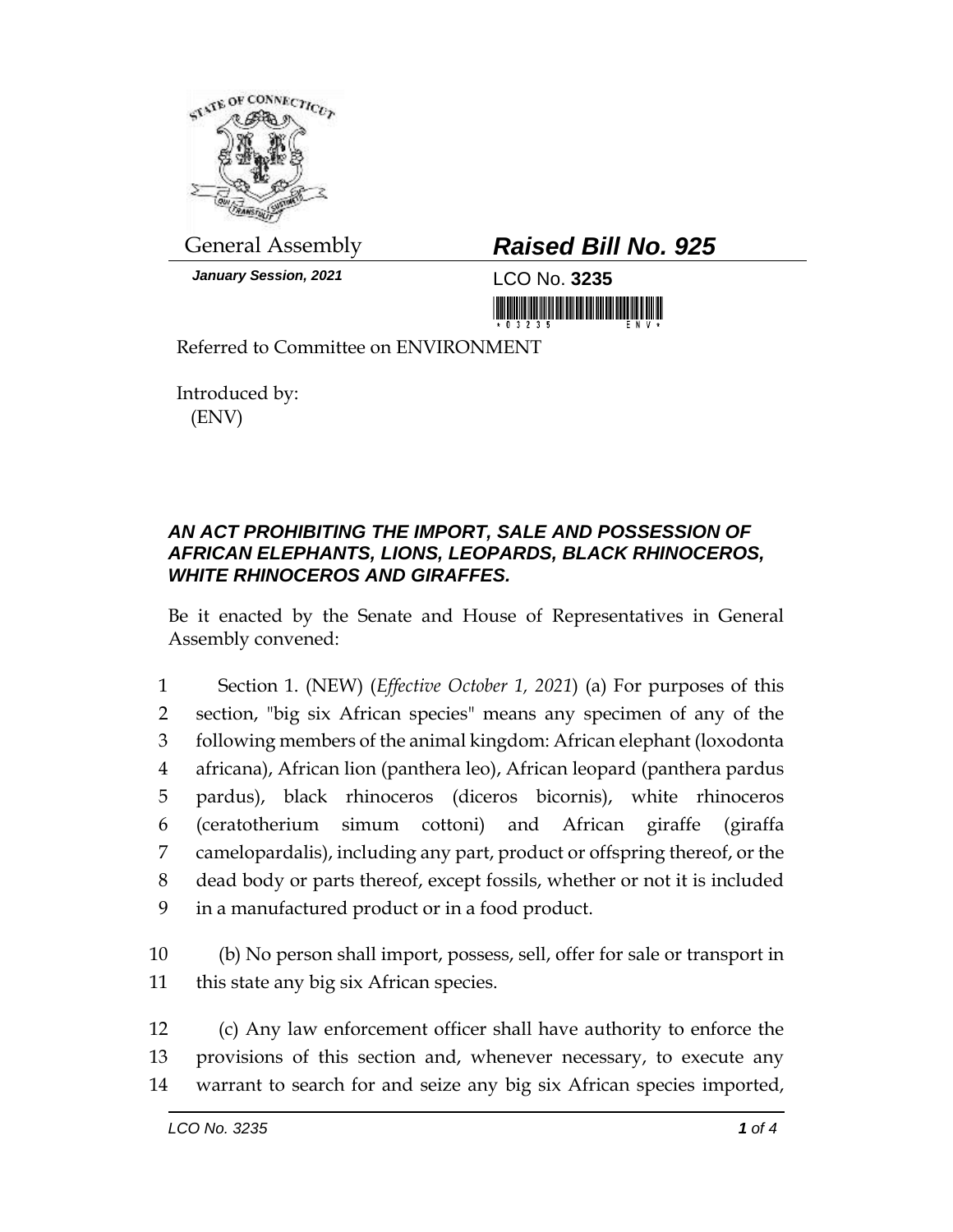possessed, sold, offered for sale or transported in violation of this section.

 (d) Unless such activity is otherwise prohibited by federal law, the provisions of subsection (b) of this section shall not apply if any of the following conditions exist: (1) Such specimen of a big six African species was located or possessed within the state prior to the effective date of this section and the legal owner of such specimen obtained a certificate of possession from the Commissioner of Energy and Environmental Protection not later than one hundred eighty days after the effective date of this section; (2) such specimen of a big six African species is to be part of a temporary or permanent collection of a museum that has a tax exemption from the federal Internal Revenue Service as an educational or scientific institution, provided such specimen is not subsequently 28 sold, offered for sale, traded, bartered or distributed to any other party; or (3) such specimen of a big six African species is distributed directly to a legal beneficiary of a trust or to a legal heir provided: (A) Such specimen was located or possessed by the decedent prior to the effective date of this section, (B) such beneficiary or heir does not subsequently sell, offer for sale, trade, barter or distribute such specimen to any other person, and (C) such beneficiary or heir obtains a certificate of possession from the Commissioner of Energy and Environmental Protection not later than one hundred eighty days after receipt of such specimen.

 (e) Any specimen of a big six African species and any other property or item used in connection with a violation of the provisions of this section shall be seized and held pending any criminal proceeding pursuant to this section. In any criminal prosecution pursuant to this section, secondary evidence, including, but not limited to, photographs, shall be admissible against the defendant to the same extent as such specimen would be admissible.

 (f) Any person who violates the provisions of this section shall be guilty of a felony and fined not more than ten thousand dollars and imprisoned not more than two years, or both.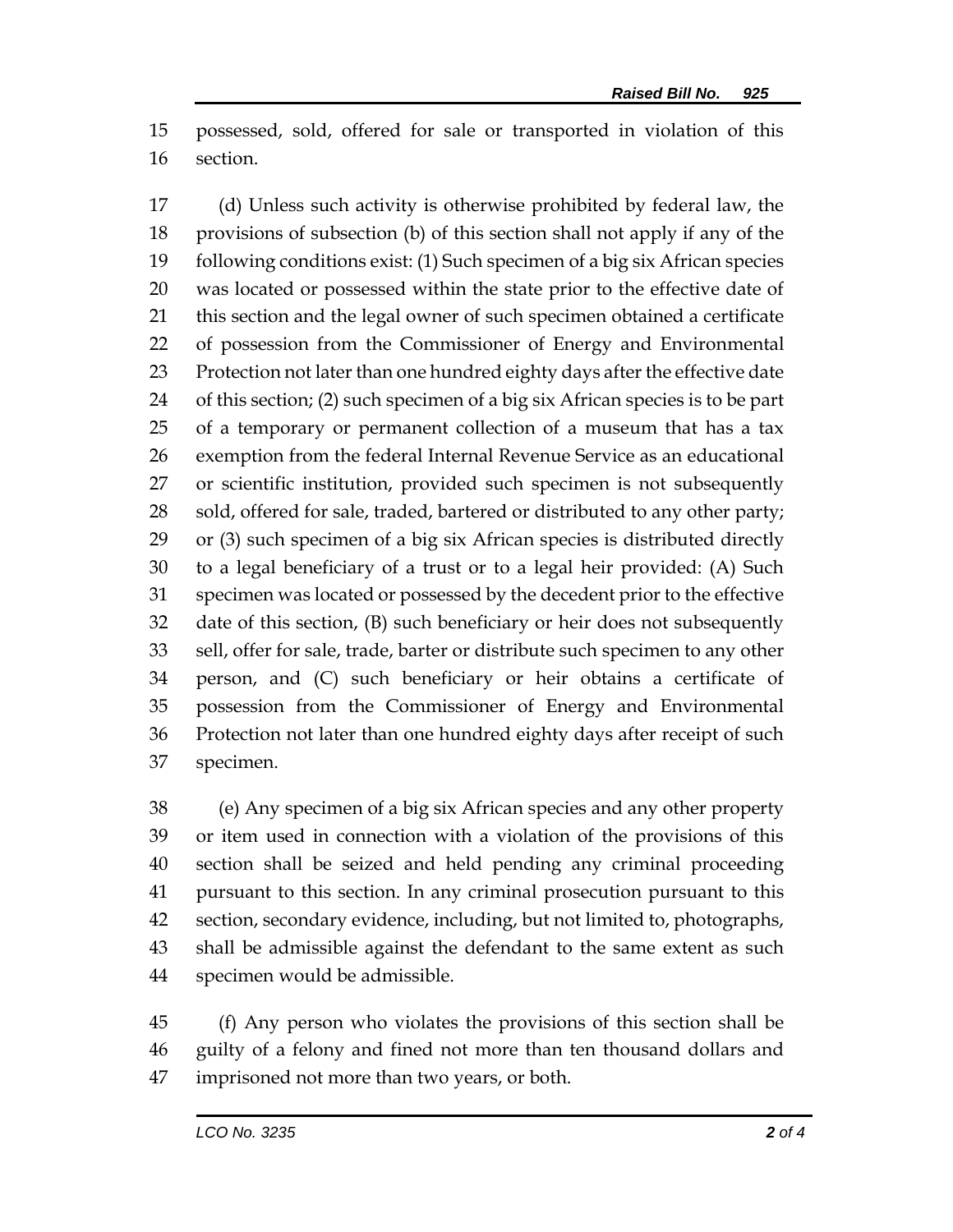(g) Upon conviction of a person for violation of the provisions of this section or upon the entry of a judgment restraining a defendant from importing, possessing, selling, offering for sale or transporting any specimen of a big six African species on the grounds that such activity is or would be a violation of the provisions of this section, any specimen of a big six African species and any other property or item that is seized and held pursuant to this section shall be forfeited and, upon such forfeiture, destroyed, provided nothing in this subsection shall be construed to require or authorize the destruction of a living specimen of a big six African species.

 (h) Nothing in this section shall be construed to apply to the importing, possessing, selling, offering for sale or transporting of ivory in this state.

 (i) Nothing in this section shall be construed to apply to the importing, transporting or possessing of a live big six African species by any zoological institution or circus.

 (j) Nothing in this section shall be construed to apply to the transportation, purchase, exhibition or use of any animal in a motion picture, television or digital media production by a motion picture, television or digital media production company that employs or contracts with a dealer or exhibitor licensed pursuant to 7 USC 2133, as amended from time to time, or with a carrier, intermediate handler or unlicensed exhibitor registered under 7 USC 2136, as amended from time to time, to conduct such transport, purchase, exhibition or use.

 Sec. 2. Subsection (d) of section 26-311 of the general statutes is repealed and the following is substituted in lieu thereof (*Effective October 1, 2021*:

 (d) Nothing in sections 26-303 to 26-312, inclusive, or any regulations adopted pursuant to said sections shall prohibit transportation through this state of any endangered or threatened species in accordance with the terms of any permit issued under the laws of another state provided the person in possession of an endangered or threatened species can